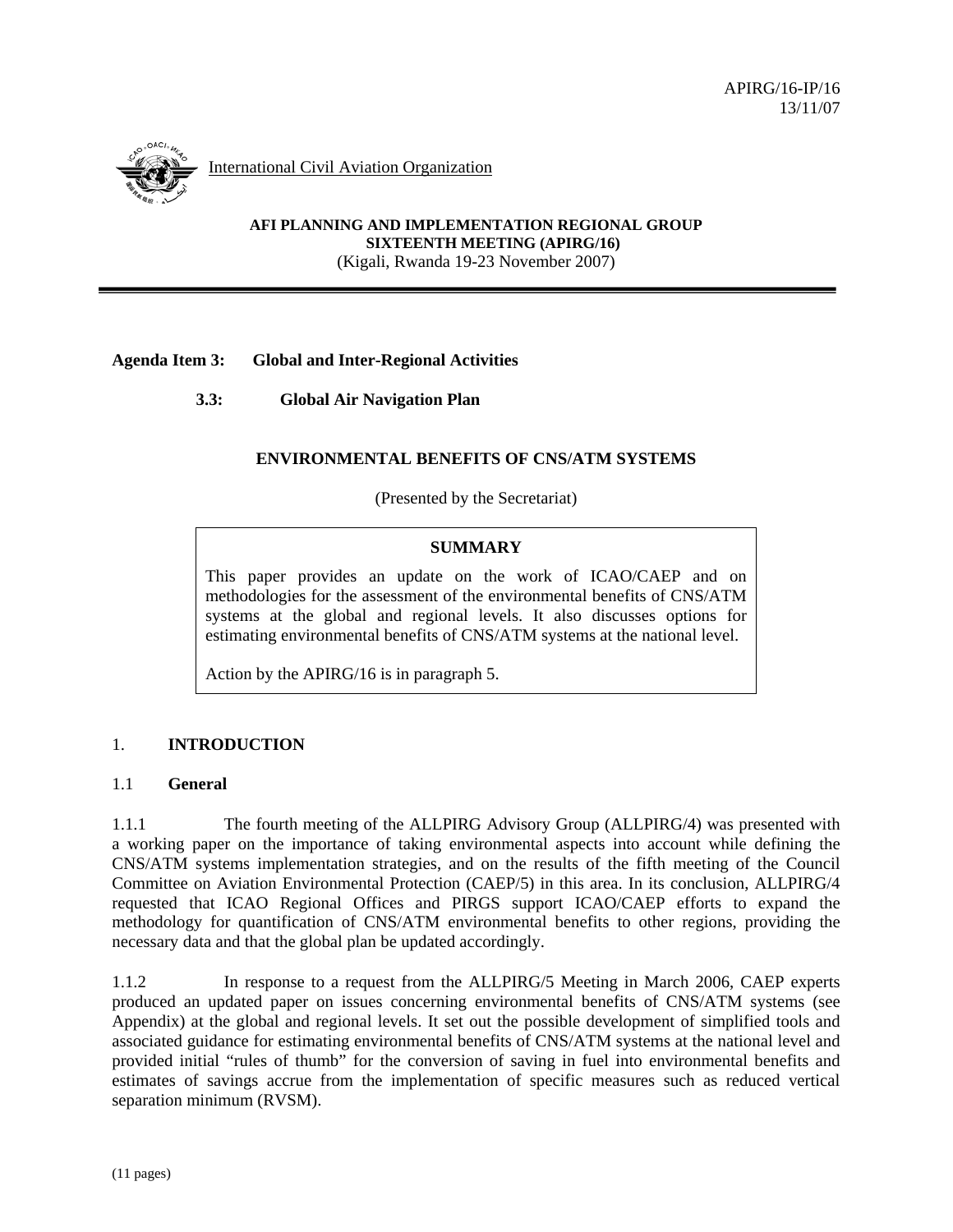1.1.3 This paper reflects the information provided to ALLPIRG/5. in particular regarding the modelling activities and general "rules of thumb" for the estimate of environment savings related to fuel burn at the State level.

## 1.2 **Environmental Background**

1.2.1 Emissions from aviation come from the combustion of aviation gasoline and jet fuel. Like any device powered by a hydrocarbon-based fuel, aircraft emit carbon dioxide  $(CO<sub>2</sub>)$  in direct proportion to fuel burn. Based upon our knowledge today an alternative fuel is not likely in the foreseeable future.

1.2.2 In the last few centuries, the activities of humans have directly or indirectly caused the concentration of the major greenhouse gases to increase. Scientists predict that this increase will enhance the greenhouse effect making the planet warmer. Of the number of gases involved in this process,  $CO<sub>2</sub>$  is believed to be the single most important as it accounts for about 55% of the change in the intensity of the Earth's greenhouse effect.

1.2.3 Although when compared to all sources, aviation is a relatively small direct contributor to greenhouse gas (GHG) emissions, attention is focused on aviation because of its historic growth rate and the projected future growth. In addition, as the majority of aviation emissions occur at higher altitudes (10-12 km), their relative contributions to climate change are commensurately increased due to other ensuing radioactive effects from, for example, contrails and enhanced cirrus clouds.

# 1.3 **CAEP**

1.3.1 The ICAO Committee on Aviation Environmental Protection (CAEP), is a Technical Committee of the Council. It is the international forum for the study and development of proposals to minimize aviation's effect on the environment. The last Assembly declared that "ICAO is conscious of and will continue to take into account the adverse environmental impacts that may be related to civil aviation activity…. In carrying out its responsibilities ICAO will strive to… limit or reduce the impact of aviation greenhouse gas emissions on the global climate." The Assembly also directed the Council to "regularly assess the present and future impact of aircraft noise and aircraft engine emissions…" and "disseminate information on the present and future impact of aircraft noise and aircraft engine emissions…". Specifically with regard to aircraft communications, navigation, surveillance and air traffic management (CNS/ATM) systems, the Assembly recognized "that substantial fuel savings and emissions reductions can be achieved through improvements in Air Traffic Management (ATM)" and directed the Council "to continue to study policy options to limit or reduce the environmental impact of aircraft engine emissions and to develop concrete proposals…, placing special emphasis on the use of technical solutions…." (Assembly Resolution A35-5).

### 1.4 **CNS/ATM**

1.4.1 After labour, fuel represents the largest cost component in airlines' operations. An effective and efficient way of reducing costs is to use less fuel, which has the added benefit of making a difference to the environment. For operational measures, emissions savings come from improvements in air traffic management and other operational procedures. The large majority of these reductions come from CNS/ATM systems implementation, which will allow more direct routings and more efficient conditions, such as optimum altitude and speed. Specifically, fuel consumption and emissions can be reduced by route improvements, altitude optimisation (drawing upon reduced vertical separation minimum (RVSM)), gate to gate efficiency in ground/air management, approach and departure procedures and other factors. Information on these measures has been disseminated through workshops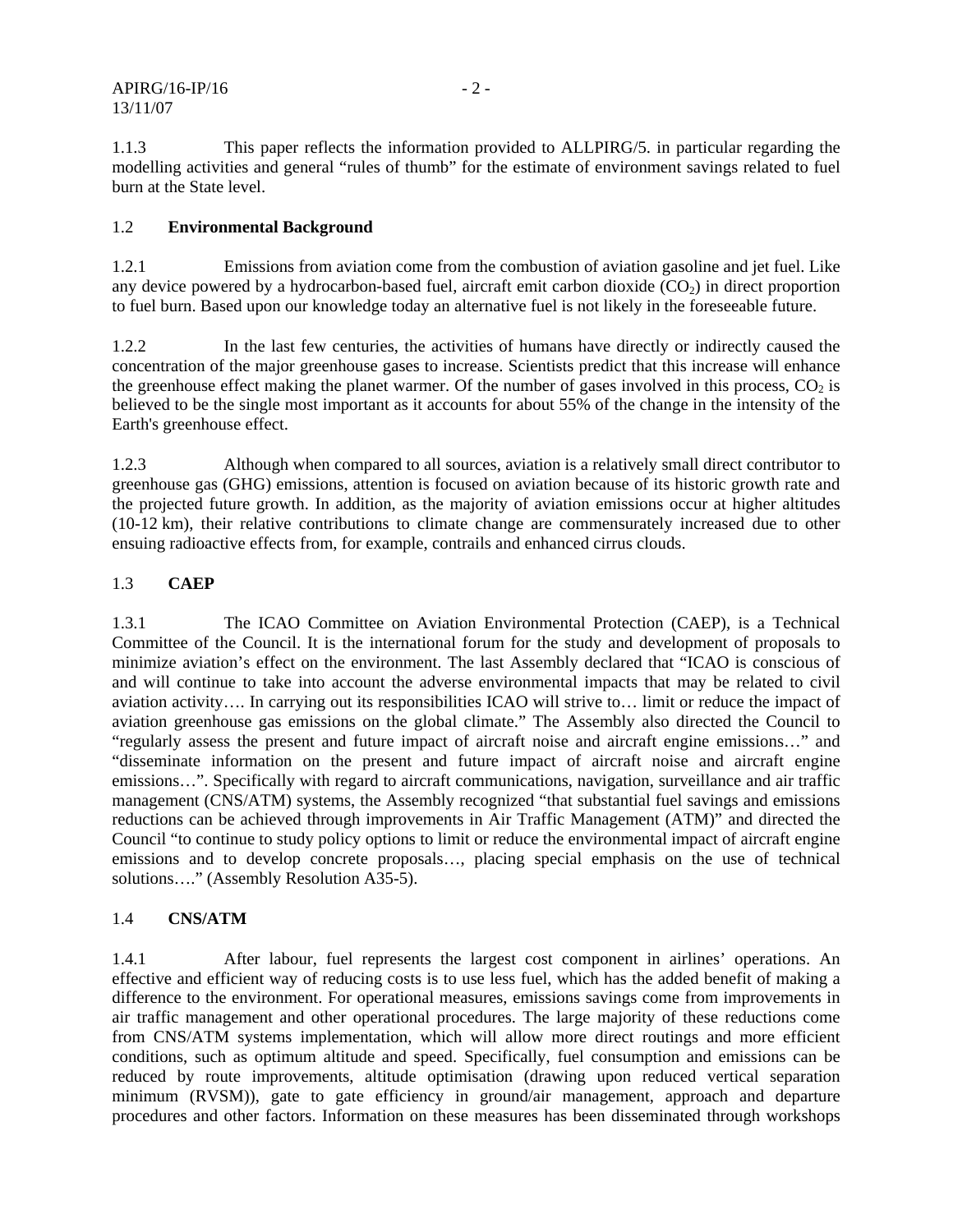and is explained in ICAO Circular 303, *Operational Opportunities to Minimize Fuel Use and Reduce Emissions*.

1.4.2 Building on Circular 303, an elementary theoretical calculation was made (ICCAIA<sup>1</sup>-February 2006) broadly comparing ATM improvements, which would benefit the entire fleet, versus aircraft technology improvements applied to part of the fleet. The analysis found that the shorter lead-time for introduction of ATM improvements and quicker penetration to benefit all operations resulted in a clear advantage for ATM system improvements. Assuming the same percentage (purely hypothetical) reduction in fuel consumption from both ATM and aircraft technology changes, the study found that between a given improvement in aircraft technology and one of the same magnitude in ATM, there may be a significant difference in cumulative fuel burn reduction effect due to a more rapid deployment potential for the latter (factor higher than three mentioned in ICCAIA-Feb 2006, as a result of a very simplistic simulation). It can be noted that this analysis was not meant to undermine the importance of aircraft technological progress, rather its intent was to increase awareness and encourage advances towards the most efficient systems approaches fostering homogeneous and consistent development of capabilities relative to ATM and aircraft, ground and airborne systems.

#### 2. **EMISSIONS CALCULATION**

2.1 Calculation of aviation emissions is dependent on: the number and type of aircraft operations; the type and efficiency of the aircraft engines; the type of fuel used; the length of flight; the power setting; the time spent at each stage of flight; and to a relatively lesser degree, the location (altitude) at which exhaust gases are emitted. For CNS/ATM benefit analyses, it is necessary to have data that can reflect the operational changes.

2.2 Depending on the need, there are different levels of analysis possible: order of magnitude, simple consideration of  $CO<sub>2</sub>$  based on fuel burn (rules of thumb), detailed modeling of all emissions parameters, and variations in between. However, not all methods of calculating fuel burn and emissions provide the specificity necessary to calculate the benefits from implementing changes to air traffic management systems. The following is a discussion of the various analysis options and their potential usefulness in assessing the benefits of implementing CNS/ATM systems. As with any assessment, before the outputs can be used with confidence, it is necessary to consider documented inputs, assumptions and methodology.

2.3 Various entities have considered the emissions benefits of implementing CNS/ATM systems based on an order of magnitude assessment (rules of thumb). This type of assessment makes assumptions on the scale of improvements that would come from the implementation of specific ATM system changes. One example that includes this type of analysis is the November 2000 NLR report for IATA entitled *"Operational measures to improve aircraft fuel efficiency and reduce emissions"* (NLR-CR-2000-332). The appropriateness of using an order of magnitude assessment is dependant on the quality of the base data and assumptions, as well as consideration of how the results will be used. With accurate based data and appropriately considered assumptions, an order of magnitude assessment can produce results sufficient for many general information purposes.

2.4 Initiated in 1999, ICAO CAEP conducted a parametric analysis to estimate the emissions benefits of implementing CNS/ATM systems. The study looked at many types of CNS/ATM systems enhancements, including: route network optimization through reduced separations, airspace management

l <sup>1</sup> ICCAIA - International Coordinating Council of Aerospace Industries Associations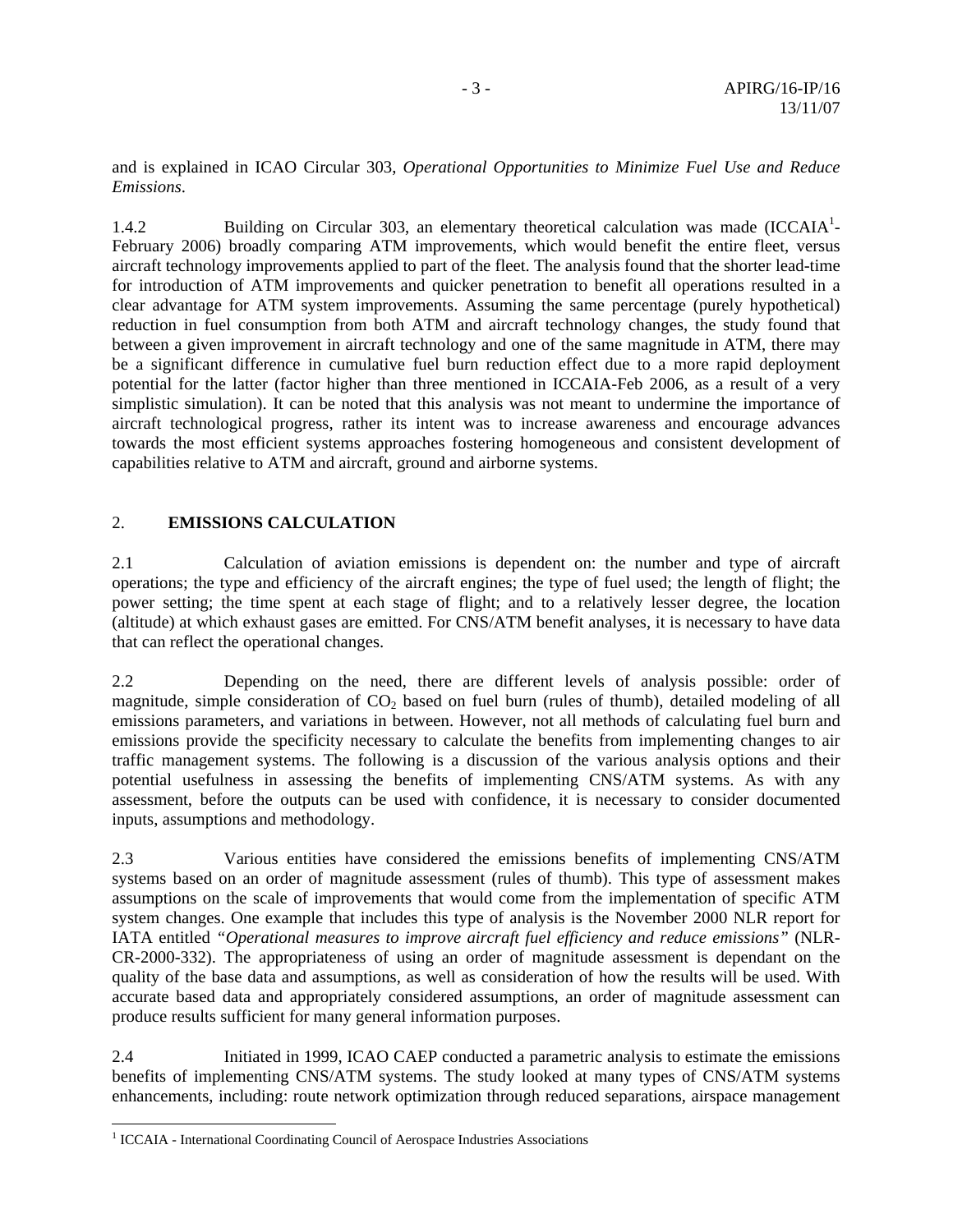and civil/military coordination, collaborative flight planning and re-routing, strategic capacity management, reduced vertical separation minima (RVSM) and wind-optimized direct routes resulting in shorter cruise times. The scope of the initial study covered baseline and optimized scenarios for the years 1999, 2007, 2010 and 2015. A baseline scenario was established that showed the case without CNS/ATM initiatives, but with non CNS/ATM measures such as an additional runway or aircraft engine improvements included. Then, an optimized scenario was developed that incorporated planned CNS/ATM measures as well as the non CNS/ATM measures included in the baseline scenario. Additional information regarding this study and its results can be found in the Global Plan Appendix H, CAEP/5- WP/18 and in: http://www.faa.gov/opsresearch/Emissions/Emissions\_121800\_Main.pdf.

2.5 Currently CAEP is accessing the use of more sophisticated models for the calculation of aircraft engine emissions throughout the flight path and at global and regional levels. While these models calculate fuel from the entire flight trajectory not all models might be suitable for estimating emissions benefits of implementing CNS/ATM systems. The distinction on usefulness for CNS/ATM analysis typically is the ability to capture the difference in flight trajectory before and after implementation. The three models currently under consideration by CAEP are: AEM, AERO2K and SAGE. Given the appropriate inputs, each of these tools is capable of analyzing the emissions benefits of implementing CNS/ATM systems. Additional information on these tools is available from the following organizations and websites.

- a) AEM (Advanced Emission Model) EUROCONTROL, http://www.eurocontrol.int/eec/public/standard\_page/SEE\_2004\_report\_4.html;
- b) AERO2K –European Commission, http://www.cate.mmu.ac.uk/aero2k.asp;
- c) SAGE U.S. Federal Aviation Administration, http://www.faa.gov/about/office\_org/headquarters\_offices/aep/models/sage/.

# 3. **GUIDELINES TO STATES FOR ASSESSING BENEFITS**

3.1 While the section above describes an extensive list of aviation emissions calculation methods and studies, this section provides practical information as requested by the PIRGS, on generic "rules of thumb" that can be used by States to estimate the emissions benefits of implementing CNS/ATM systems. Which method to use will depend on the level of detail and accuracy needed for the outputs, and the nature of available input information.

3.2 *Fuel to emissions conversion* – When fuel consumption (fuel burn) data are available that show the change from base-case to CNS/ATM system implementation, the most direct assessment of GHG emissions is to use the following  $CO_2$  conversion factor; namely, 3.16 kg  $CO_2$ /kg of fuel.

 $CO<sub>2</sub> Emissions = Aviation$  Fuel Consumption • 3.16

Given the global nature of the aviation industry and the tight specification of fuels used, this emissions factor is applicable worldwide and is the basis of the IPCC<sup>2</sup> Tier 1 method (based on total fuel sold). The accuracy of results of using this method is almost entirely dependent on the accuracy of the fuel consumption data.

 2 Intergovernmental Panel on Climate Change.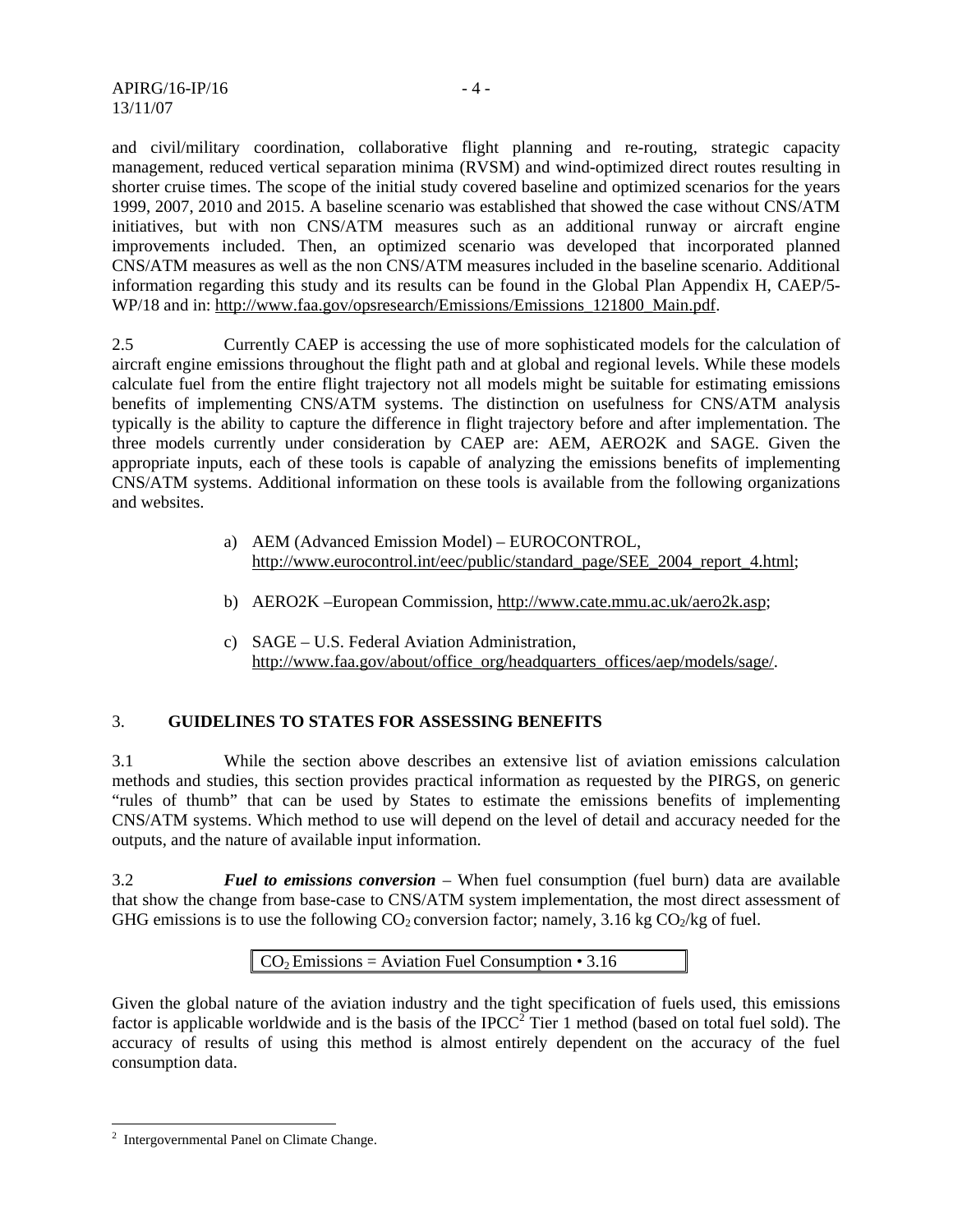3.3 *Rules of thumb* – To gain a "first-order estimate" of the environmental benefits of potential CNS/ATM changes in order to assess which options to carry forward, a less accurate, roughand-ready method may be all that is necessary. Statistics relating to fuel burn and emissions are critically dependent on aircraft and engine types, operating procedures, air traffic management constraints, passenger and cargo loading, maintenance procedures, fleet utilisation and other factors. Without more detailed analysis, it is impossible to be specific about the performance of any particular aircraft or airline. **The first order approximation approach used is therefore only intended to provide broad-based information for very general planning and assessment purposes.** The three general estimates provided below are based on common statistics and assumptions and were provided by IATA/ICCAIA. These may be applied more broadly as a "rule of thumb" to obtain order of magnitude estimates<sup>3</sup>:



| Average fuel burn per nautical mile (NM) of flight $=$ |  | $11 \text{ kg}$ |
|--------------------------------------------------------|--|-----------------|
|--------------------------------------------------------|--|-----------------|

| Table 1 – First-order estimates of average fuel burn penalties<br>for changes in flight level compared to an assumed optimum altitude |                              |                                  |                                                |                                                |
|---------------------------------------------------------------------------------------------------------------------------------------|------------------------------|----------------------------------|------------------------------------------------|------------------------------------------------|
| <b>FL</b> change                                                                                                                      | <b>Average S.R.*</b> penalty | <b>Average fuel burn penalty</b> | <b>Average fuel burn</b><br>penalty per hour** | <b>Average fuel burn</b><br>penalty per 100 NM |
| ft                                                                                                                                    | $\frac{0}{2}$                | $\frac{0}{0}$                    | kg                                             | kg                                             |
| $-6000$                                                                                                                               | 9.1                          | 10,0                             | 301                                            | 110                                            |
| $-5000$                                                                                                                               | 6,5                          | 7,0                              | 209                                            | 77                                             |
| $-4000$                                                                                                                               | 4,5                          | 4,7                              | 141                                            | 52                                             |
| $-3000$                                                                                                                               | 3,0                          | 3,1                              | 92                                             | 34                                             |
| $-2000$                                                                                                                               | 1,5                          | 1,5                              | 45                                             | 17                                             |
| $-1000$                                                                                                                               | 0,5                          | 0,5                              | 15 <sup>1</sup>                                |                                                |
|                                                                                                                                       | 0,0                          | 0,0                              | 0                                              |                                                |
| 1000                                                                                                                                  | 0,5                          | 0,5                              | 15 <sup>1</sup>                                |                                                |
| 2000                                                                                                                                  | 1.6                          | 1,6                              | 47                                             | 18                                             |

The average range in fuel burn increase mentioned in ICAO Circular  $303<sup>5</sup>$  is generally in line with the estimated percentages shown in Table 1. It must be noted that the numbers in Table 1 are based on the approximate assumption that the cruise phase of the flight is on average representative of the entire flight, when making fuel burn penalty estimations.

3.4 *Detailed modeling* – This method is appropriate when accuracy is essential; however, it is resource intensive and relatively complex. This methodology is distinguished by the calculation of fuel burn and emissions throughout the full trajectory of each flight segment using aircraft and engine-specific aerodynamic performance information. To use this methodology (IPCC Tier 3B), sophisticated computer models are required to address all the equipment, performance and trajectory variables and calculations for all flights in a given year. Models used for Tier 3B level can generally specify output in terms of aircraft, engine, airport, region, and global totals, as well as by latitude, longitude, altitude and time, for fuel burn and emissions of carbon dioxide (CO2), carbon monoxide (CO), unburned hydrocarbons (HC),

l

<sup>&</sup>lt;sup>3</sup> Please see Attachment 1 for more details about how these estimates were derived

<sup>&</sup>lt;sup>4</sup> In order to minimise fuel burn, an aircraft should be flown at its optimum altitude. In reality, the optimum altitude changes during flight. In this table, the flight level change is relative to the optimum altitude (referred to as zero  $(°0")$ )<br>5 Operational Opportunities to Minimize Fuel Use and Reduce Emissions (February 2004), page 78, paragr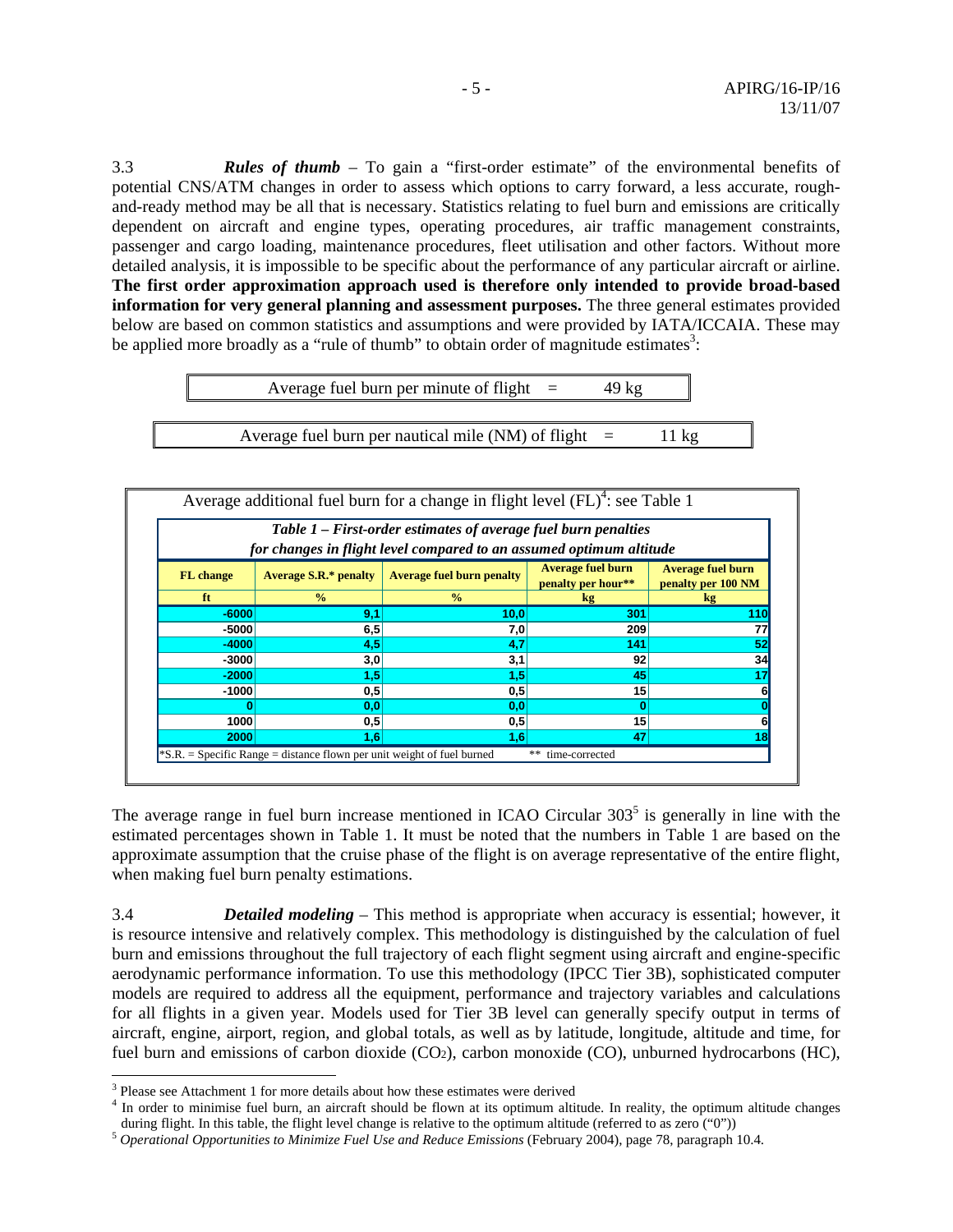nitrogen oxides (NO<sub>x</sub>), water (H<sub>2</sub>O), and sulfur oxides (SO<sub>x</sub> calculated as sulfur dioxide, SO<sub>2</sub>). Examples of these tools are listed in section 2.5 above.

## 4. **NEXT STEPS**

4.1 Regional planning groups are asked to take environmental factors into consideration when developing CNS/ATM systems implementation plans.

4.2 The results of environmental analysis can be useful in providing national decision-makers within the various regions with information upon which to base airspace architecture decisions and in providing information on what the aviation industry is doing now to protect the environment in the future.

4.3 Whether CAEP undertakes assessments will be dependant on availability of data and resources. CAEP continues to be open to the receipt of the necessary operational data to support the assessment of the environmental benefits of CNS/ATM, in all of ICAO's regions, while utilizing available modeling tools harmonized data sets and methodologies for assessing CNS/ATM. In order to expand prior analysis work to represent a worldwide result, CAEP issued State letter AN 1/17-03/86 (29- August-2003), *Data Collection for a Study on the Environmental Benefits of CNS/ATM*, initiating an effort to gather information on CNS/ATM systems initiatives in other regions of the world. Unfortunately, very little data resulted from this request and, thus, the planned global analysis could not be performed.

4.4 ICAO is exploring the necessary steps for the inclusion of environmental considerations in the business cases. Valuable information on the environmental benefits of operational measures including ATM were provided in the Colloquium on Aviation Emissions, held in Montreal from 14 to16 May 2006. The presentations and videos of the various sessions of the Colloquium are available at http://www.icao.int/EnvClq/Clq07/Documentation.htm . Efforts have started in the ICAO Secretariat to develop a programme to establish potential fuel-burn/emissions reduction targets to be achieved in various ICAO regions in the upcoming years. The support of CAEP and the PIRGs will be paramount in progressing in this task.

4.5 Due to the growth of air traffic, increasing public pressure for the reduction of aviation related  $CO<sub>2</sub>$  emissions can be expected in the coming years. ICAO has a leading role in promoting the implementation of measures to minimize or reduce the impact of aviation emissions on climate, and needs to ensure that all measures taken to improve the efficiency of air transport are monitored and reported in terms of environmental savings. ICAO is currently taking the necessary steps to facilitate the reporting of voluntary measures to reduce aviation emissions.

## 5. **ACTION BY APIRG/16**

- 5.1 The meeting is invited to:
	- a) note the information provided in this paper; and
	- b) invite States to harmonize their assessments by adopting the rules and guidance provided by CAEP, and in particular the  $CO<sub>2</sub>$  conversion factor in analyses of environmental benefits of implementing CNS/ATM enhancements;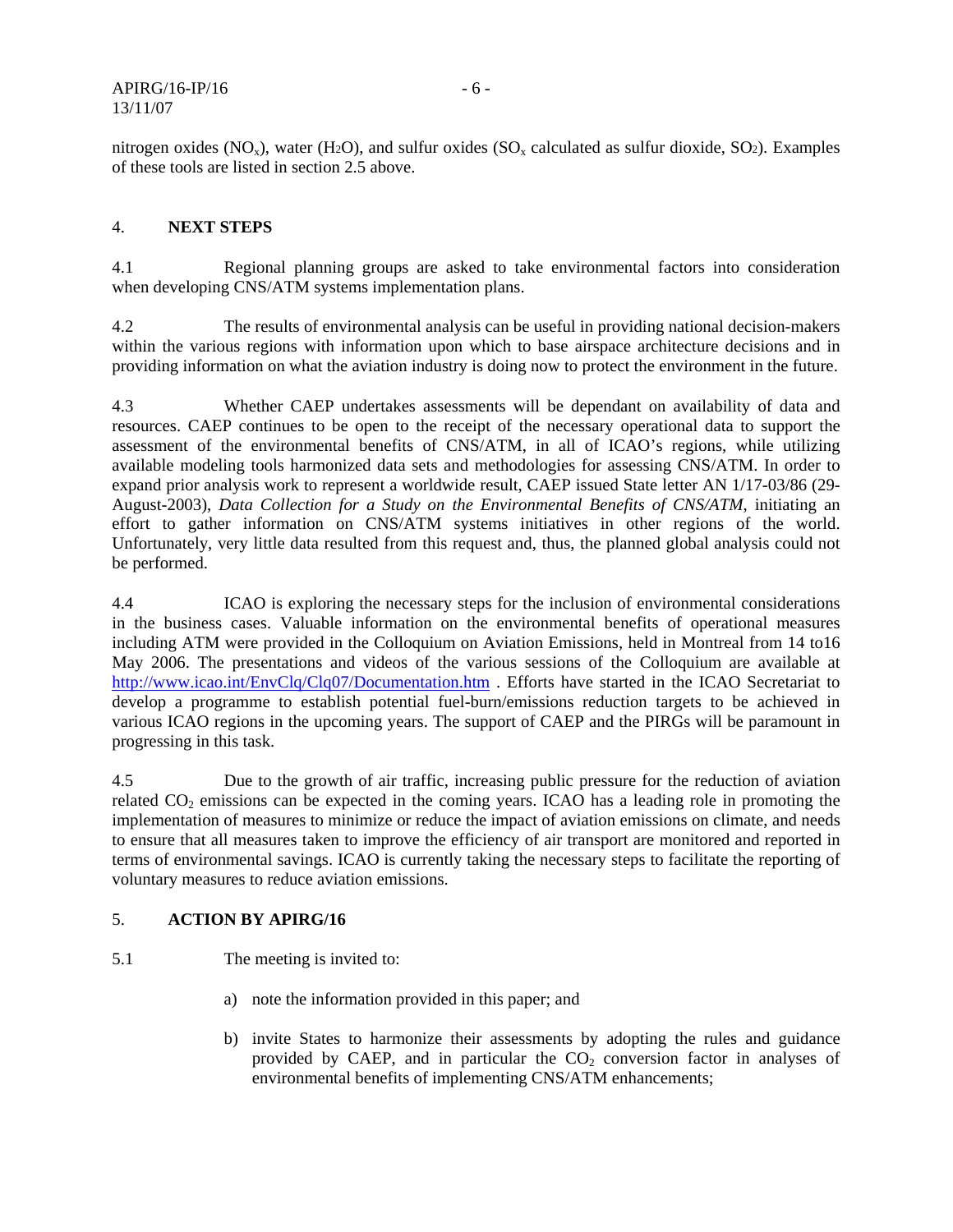- 7 -

— — — — — — — —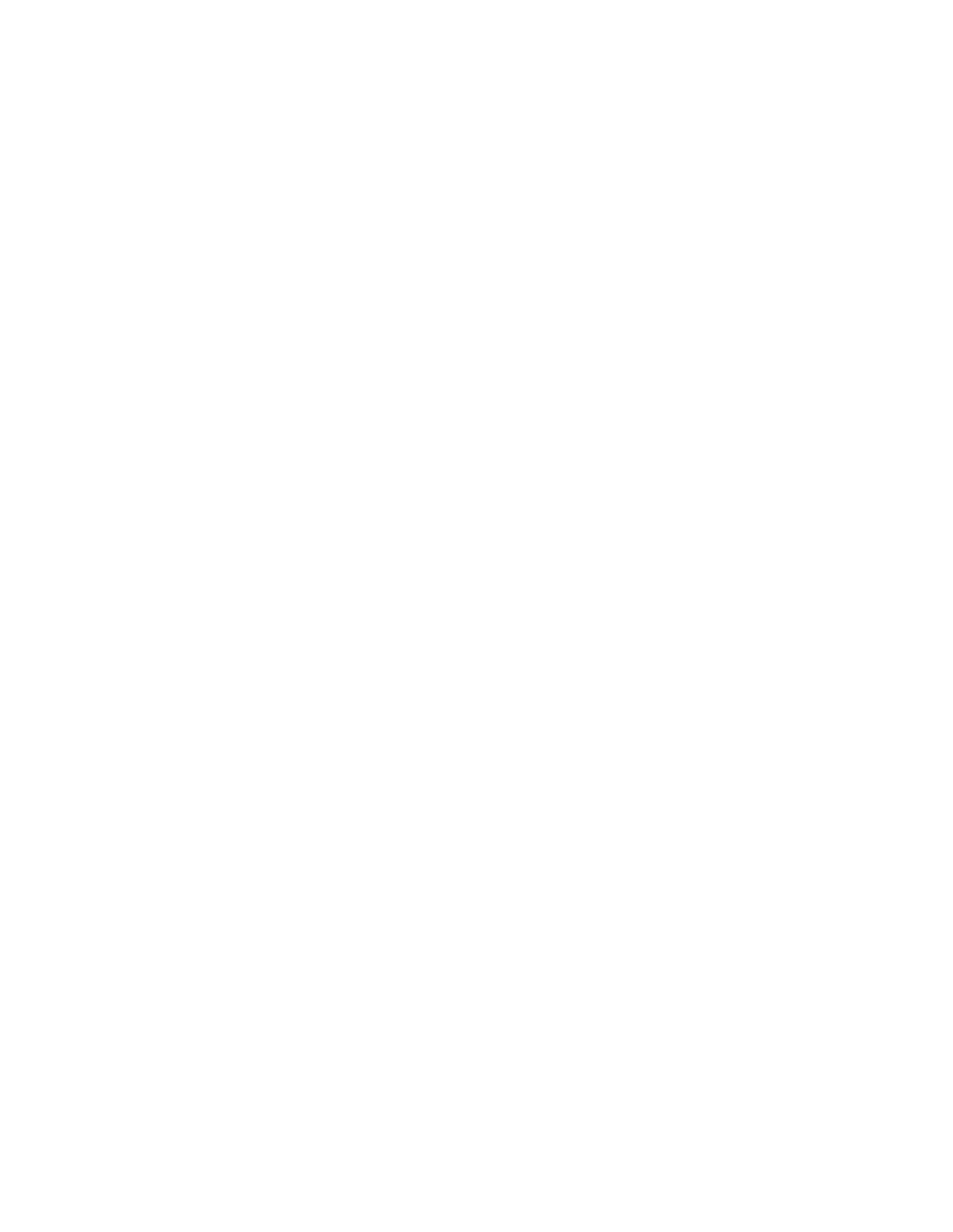#### APIRG/16-WP/HQ10 **Appendix**

#### **APPENDIX**

#### **CALCULATIONS BEHIND THE FIRST-ORDER ESTIMATES GIVEN IN SECTION 3.3**

#### **1.** *Average fuel burn per minute of flight*  $=$  49 kg

This number is derived by dividing the total JET A1 consumption (55 billion USG) by the total of minutes flown (3.4 billion) by all airlines (scheduled and non-scheduled) as per IATA statistics for  $2005<sup>1</sup>$ . For the conversion from USG to kg fuel a factor 3.0265 (3.7831  $*$  0.8) was used.

### **2.** *Average fuel burn per nautical mile of flight* **= 11 kg**

This number is derived from dividing the total JET A1 consumption (55 billion USG) by the total of kilometers flown (27.9 billion) by all airlines, (scheduled and non-scheduled) as per IATA statistics for 2005.

For converting km into NM, the definition:  $1NM = 1.852$  km was used.

#### **3.** *Average additional fuel burn for a change in flight level* **(FL)**

#### *3.1 General approach followed*

The fuel penalties resulting from deviations from an assumed optimum altitude are based on average specific range penalties estimations made by Airbus and Boeing, complemented by a short ICCAIA study (ICCAIA-March 2006). The original figures appear in *"Getting to grips with fuel economy",* issue 3 – July 2004 by Airbus (page 39) and "*Fuel Conservation*" – November 2004 by Boeing (page 41). The principle of the ICCAIA study is outlined in the next two paragraphs. The results are shown in Table 1 and in fig. 1,2 and 3.

**It is important to note that all estimations used and corrections made to derive fuel burn penalties, are based on data applicable to the cruise part of the flights and then applied to the overall average fuel consumed over entire flights, which is valid only as a first order approximation, considering that the cruise portion of the flight is the most significant in terms of fuel consumption.** 

*3.2 Derivation of a fuel burn penalty from a specific range penalty* 

| Posing by definition of specific range:                                           | $S = D/F$ (D = distance in NM, F = Fuel burn in kg)    |
|-----------------------------------------------------------------------------------|--------------------------------------------------------|
| For the optimum-altitude case:                                                    | $So = D/Fo$ hence $Fo = D/So$                          |
| For the penalized case (non-optimum-altitude):                                    | $Sp = D/Fp$ hence $Fp = D/Sp$                          |
| The fuel penalty in % is:                                                         | $\Delta F/F = 100*(Fp-Fo)/Fo = 100*(D/Sp - D/So)*So/D$ |
|                                                                                   | $\rightarrow \Delta F/F = 100*(So - Sp)/Sp$            |
| The specific range penalty by definition is:                                      | $\Delta S/S = 100*(So - Sp)/So$                        |
| (input in the calculation, coming from the Boeing and Airbus reference data) in % |                                                        |
| Hence:                                                                            |                                                        |
| $\Delta F/F = 100*(\Delta S/S)/(100-\Delta S/S)$                                  |                                                        |

l

correctly expressed in algebraic terms: Δ**F/F =-100\*(**Δ**S/S)/(100+**Δ**S/S**)

<sup>&</sup>lt;sup>1</sup> Typically, IATA statistics come from in-house analysis using complementary data from ICAO, OAG, IEA, Eurocontrol, FAA, Boeing, Airbus and others.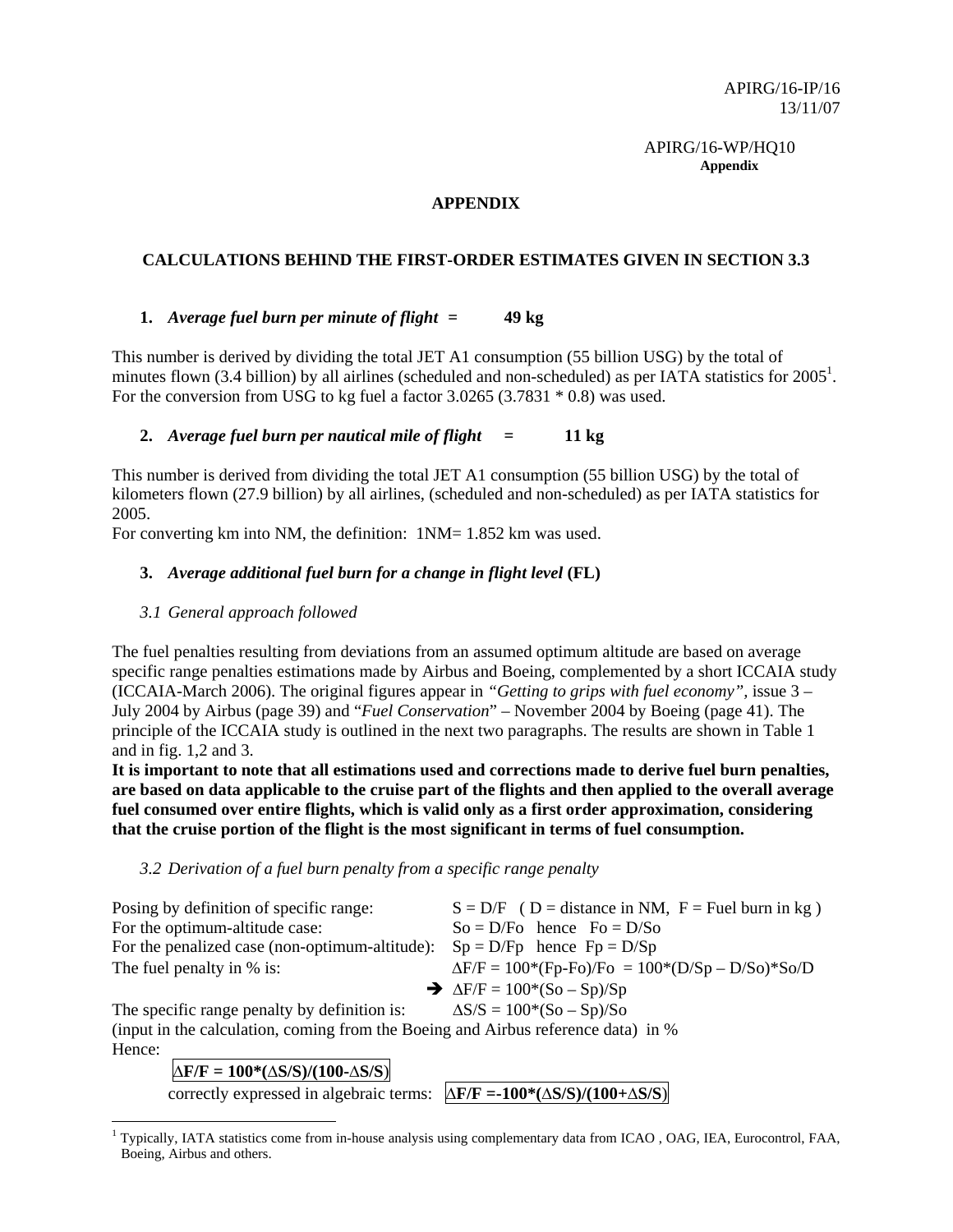This explains why:  $|\Delta F/F| > |\Delta S/S|$ **Example:** deviation altitude -6000ft  $\rightarrow \Delta S/S = -9.1$  (%)  $\rightarrow \Delta F/F = +10.0$  (%)  $\rightarrow$  fuel penalty per hour, not time-corrected:  $49*60*0.1 = 294$  kg

*3.3 Speed / Time correction corresponding to an altitude deviation* 

A time variation  $\Delta t/t$  can be easily derived from a the speed variation, based on  $v = D/t$ , or  $t = D/v$ We find:  $\Delta t/t = -100 \left( \frac{\Delta v}{v} \right) / (100 + \left( \frac{\Delta v}{v} \right)) \quad \text{in} \quad \% \quad (1) \quad \text{with} \quad \Delta v/v \quad \text{in} \quad \%$ 

The corrected fuel burn penalty in kg per hour is calculated as:

 $\Delta F = \Delta F * t/c$  where  $\Delta F$  is the non-corrected fuel penalty and tc is the corrected time tc = t \*  $(1+(\Delta t/t)/100)$ 

 $\Delta F' = \Delta F/(1+(\Delta t/t)/100)$  (2) with  $\Delta t/t$  in %

Combining then (1) and (2), we obtain:

$$
\Delta F' = \Delta F^*(1 + (\Delta v/v)/100) \qquad (3) \qquad \text{with} \quad \Delta v/v \text{ in } \%
$$

*(All formulae above to be used algebraically)* 

The speed (v) variation  $(\Delta v)$  corresponding to the ambient static temperature (Tamb) change, from Tamb<sub>1</sub> to Tamb<sub>2</sub>, associated with an altitude Z change from  $Z_1$  to  $Z_2$ , is calculated as follows:

By definition, True air speed =v =  $M_n \sqrt{(gam^*R^*Tamb)}$  in m.s<sup>-1</sup> where:  $M_n = Mach$  Number (assumed constant in the estimation of the flight level change effect); gam and R are thermodynamic constants (gam =  $1.4$ ; R= 287.053 in SI units)

 $\Delta v/v = 100 (v_2 - v_1)/v_1 = 100 (\sqrt{(\text{gam*R*Tamb}_2 - \sqrt{(\text{gam*R*Tamb}_1)})/\sqrt{(\text{gam*R*Tamb}_1)}$  (in %)

 $\rightarrow \Delta v/v = 100 \left(\sqrt{(288.15-1.9812^*Z_2)/(288.15-1.9812^*Z_1)}\right)$  if Z is the altitude in kft (standard atmosphere,  $Z$ <11000 m or  $Z$ <36089 ft)

# **Example:**

- Considering an altitude deviation of –2000ft from an assumed optimum FL 330 (33000 ft) to FL 310 (31000 ft):

For  $Z_1 = 33$ kft: Tamb<sub>1</sub> = 222.77 °K (standard atmosphere) and for  $Z_2 = 31$ kft: Tamb<sub>2</sub> = 226.73 °K (std. atm.).

Hence:  $\rightarrow \Delta v/v \sim 0.885 \%$  for -2000 ft change

 $\rightarrow \Delta F' = \Delta F^*(1.00885) = 45*1.00885 = 45 \text{ kg}$  (no significant change)

For a -6000 ft deviation from FL330 to FL 270: Tamb<sub>2</sub> = 234.66 °K

 $\rightarrow \Delta v/v = 100 \sqrt{\text{Tamb}_2/\text{Tamb}_1} - 1 = 2.63\%$ 

 $\rightarrow \Delta F' = \Delta F^*(1.0263) = 294*1.0263 = 301 \text{ kg}$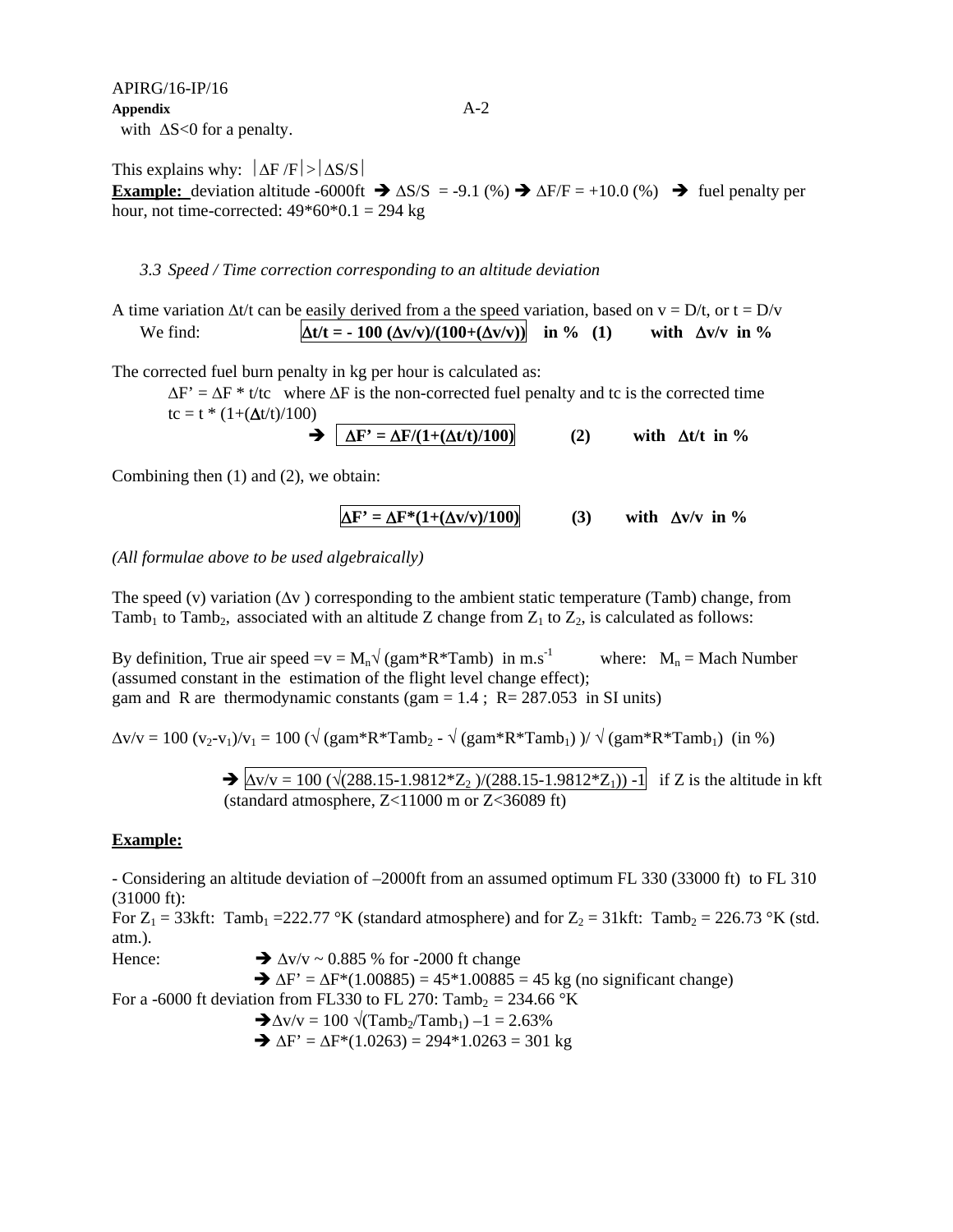|  | ۰.<br>٠<br>× |
|--|--------------|

| $A-3$<br>. <i>.</i> | <b>Appendix</b> |
|---------------------|-----------------|
|---------------------|-----------------|

| Table 1 – First-order estimates of average fuel burn penalties<br>for changes in flight level compared to an assumed optimum altitude |                              |                                  |                                                |                                                |
|---------------------------------------------------------------------------------------------------------------------------------------|------------------------------|----------------------------------|------------------------------------------------|------------------------------------------------|
| <b>FL</b> change                                                                                                                      | <b>Average S.R.*</b> penalty | <b>Average fuel burn penalty</b> | <b>Average fuel burn</b><br>penalty per hour** | <b>Average fuel burn</b><br>penalty per 100 NM |
| ft                                                                                                                                    | $\frac{0}{0}$                | $\frac{0}{0}$                    | <b>kg</b>                                      | kg <sub>1</sub>                                |
| $-6000$                                                                                                                               | 9,1                          | 10,0                             | 301                                            | 110                                            |
| $-5000$                                                                                                                               | 6,5                          | 7,0                              | 209                                            | 77                                             |
| $-4000$                                                                                                                               | 4,5                          | 4,7                              | 141                                            | 52                                             |
| $-3000$                                                                                                                               | 3,0                          | 3,1                              | 92                                             | 34                                             |
| $-2000$                                                                                                                               | 1,5                          | 1,5                              | 45                                             | 17                                             |
| $-1000$                                                                                                                               | 0,5                          | 0,5                              | 15                                             |                                                |
|                                                                                                                                       | 0,0                          | 0,0                              |                                                |                                                |
| 1000                                                                                                                                  | 0,5                          | 0,5                              | 15                                             | 6                                              |
| 2000                                                                                                                                  | 1,6                          | 1,6                              | 47                                             | 18                                             |
| $\text{*}S.R.$ = Specific Range = distance flown per unit weight of fuel burned<br>** time-corrected                                  |                              |                                  |                                                |                                                |
| <b>TRansactused and the communication of the set</b>                                                                                  |                              |                                  |                                                |                                                |

**First-order approximation**